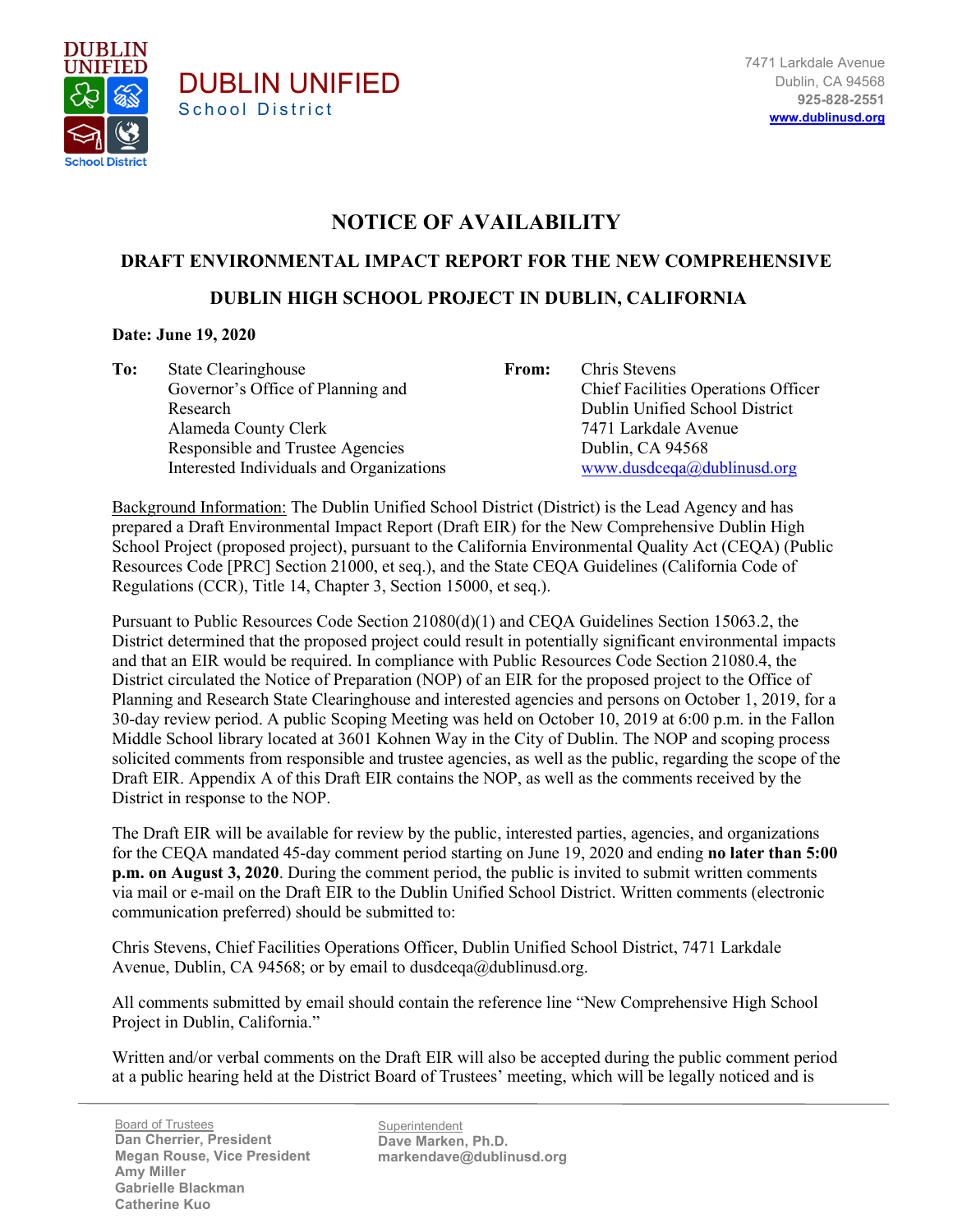tentatively scheduled for July 21, 2020, at 5:30 p.m. While this meeting will be held at the District Office located at 7471 Larkdale Avenue, due to current circumstances related to the spread of COVID-19 and the need to ensure the health and safety of the Board members, staff, and the public as a whole, physical attendance at the public hearing cannot currently be accommodated. The meeting will be held by livestream at the following link: https://sites.google.com/dublinusd.org/dublinusdtv.

Comments may be submitted and read aloud during the public comment period of the meeting in accordance with the Public Comment Procedure outlined in the District's published agenda for the July 21, 2020 Board meeting, which can be accessed through the District's website 72 hours before the meeting: [www.dublinusd.org.](http://www.dublinusd.org/)

The Draft EIR is available for review on the District's website: [www.dublinusd.org.](http://www.dublinusd.org/)

A hard copy of the PEA and supporting documents may also be viewed by appointment only at the District Office located at the address provided above. Please call Chris Stevens at (925) 557-0109 to schedule set up an appointment.

Project Location: The proposed school site is a 23.46-acre vacant property located at the southeast corner of Central Parkway and Chancery Lane in the City of Dublin, Alameda County, California (Assessor's Parcel Numbers [APNs] 985-78-2, -3, -4, -5, -6 and -7). The site also includes the areas that make up 0.71 acres of the total 23.46 acres and are identified as part of South Grafton Street and East Finnian Way on Assessor's Map 985 in between APNs 985-78-5, -6. And -7. The City of Dublin is surrounded by San Ramon and unincorporated Contra Costa County to the north, unincorporated Alameda County to the east and west, and Pleasanton and Livermore to the south and southeast, respectively. Regional access to the site is primarily via north-south running Tassajara Road from Interstate 580, located about 0.5 miles west of the site, and east-west running Dublin Boulevard, in the City of Dublin.

Project Description: The need for the proposed project is based on population growth and increased residential and commercial development in the City of Dublin, which has caused the District's school facilities to exceed capacity. The proposed comprehensive high school would be the District's third high school, and second comprehensive high school in the City of Dublin. The proposed school would consist of classrooms, education and administration-related indoor spaces, as well as outdoor physical education, instructional and recreational components. It would include 559 onsite surface parking spaces and internal drop-off and passing lanes designed for onsite traffic flow and reduced queuing at school entrances. Construction of the proposed project would occur on a total of approximately 23.46 acres. The new comprehensive high school is planned to ultimately accommodate approximately 2,545 students and will be built in two phases (Phase I and Phase II). Project phases would include:

- Phase I: Will accommodate 1,308 students, and will consist of the construction of a 30,110 square foot administration building and kitchen, a 13,811 square foot student union, a 21,004 square foot library, a 31,898 square foot gymnasium, a 17,597 square foot locker room, a 79,673 square foot academy, 18,563 square feet of Visual and Performing Arts Guidance (VAPA) classrooms, a 55,493 square foot all-weather track with drainage, a 96,837 square foot synthetic field with drainage, four overhead field lights, eight tennis courts consisting of 60,719 square feet, and a 135 stall parking garage consisting of 65,529 square feet.
- Phase II: Will accommodate the remaining 1,237 students, and will consist of a second 79,630 square foot academy, a 31,131 square foot theatre, a 831 square foot orchestra pit, a 4,800 square feet maintenance building for the pool, a 1,768 square foot maintenance building, 3,439 square